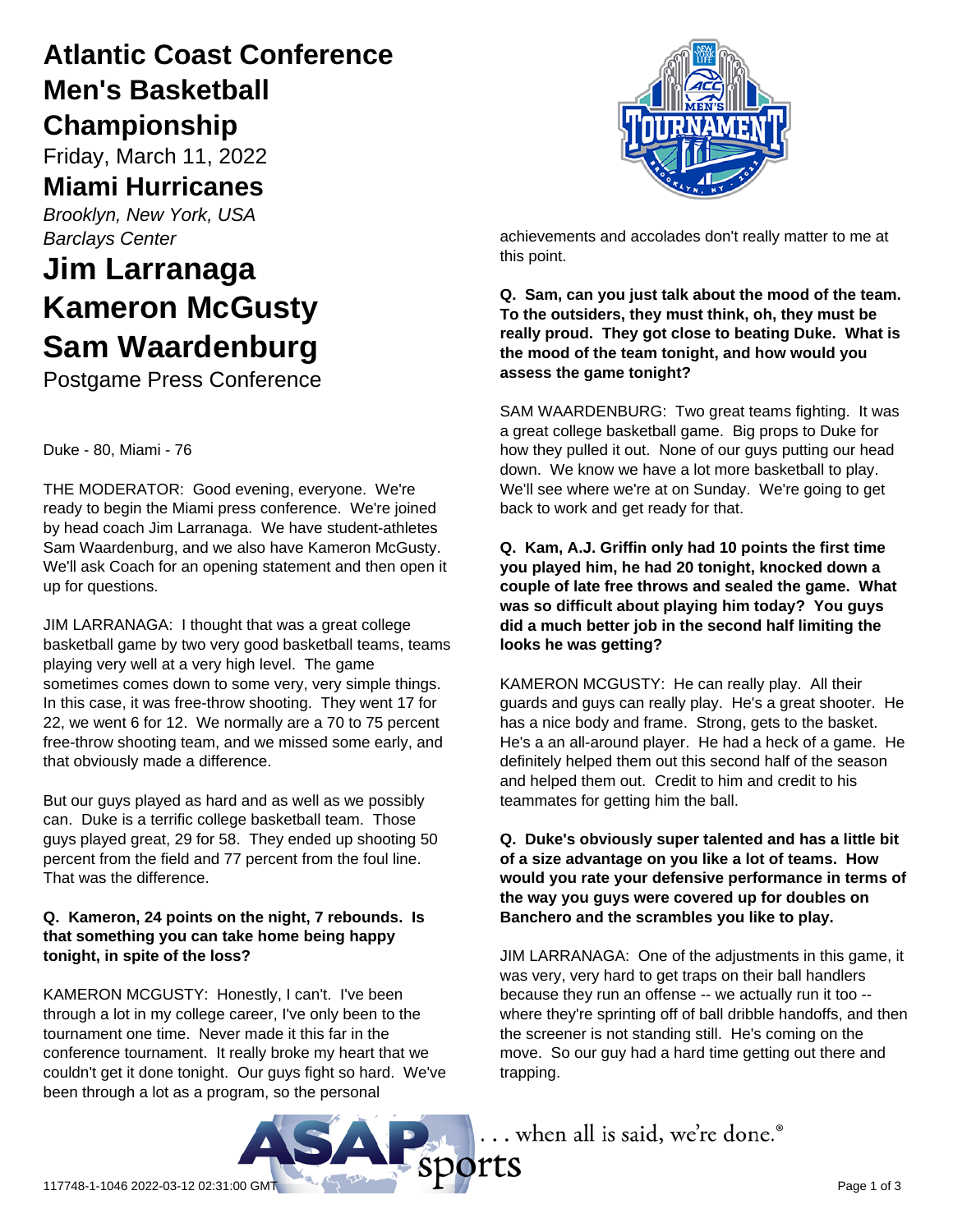So late in the game, we just decided just to switch, but then that gives them the advantage, the size advantage inside when our guards end up on their big guys and we end up fouling them, and that's how they made all those free throws. Normally, we'd like to have turned them over more. They had ten turnovers. We'd have preferred it be 15, 16 turnovers. That would have given us a much better chance to close out the game.

#### **Q. Kam, early in the game, you guys were getting everything going offensively, really exploiting Duke on that end. What was working, and what kind of changed in the second half down the stretch?**

KAMERON MCGUSTY: I think we came out with a lot of energy. They made some adjustments. Obviously, we got a couple steals. Sam got a steal and a dunk. It's just part of our defense and our identity, but that's a basketball game. Teams go on runs, they make adjustments, and you know, that's the game.

#### **Q. Sort of a followup to that question about the last five minutes, what allowed Duke to separate themselves from you at the end of the game?**

KAMERON MCGUSTY: I think they just made good plays down the stretch and made big free throws. If they miss a couple of those free throws, we have a chance to be in the game. But they're a great team. They execute well. They have a lot of discipline. Props to them.

#### **Q. Coach, 6 of 12 from the line, and they outrebounded you 40-31. Which of those two were keys?**

JIM LARRANAGA: The real critical things are the free throws. The rebounding is part of our -- you know, we're just not that big. They're so much bigger. A guy like Mark Williams is three inches taller, he's long, he's heavy. We have a hard time on those backboards. I think they got four offensive rebounds in the first two or three possessions.

But what we've been able to counter that with is forcing turnovers, but today they handled the ball, and they handled the pressure very, very well.

#### **Q. Coach, your team only shot 12 free throws from the line whereas Duke shot 22. Did you have any issues tonight with how the referees were calling fouls?**

(Laughter)

JIM LARRANAGA: I think I have a hard job. Ain't nearly as hard as being an official in that environment where

everybody thinks they know if your calls are right or wrong. I had no problem with any officials at any time because they do a great job.

What we try to express to our players is are they going to get every call right? No. We don't make every shot either. We make mistakes. Officials are bound to make mistakes. They're human. I would have liked for them to make a few mistakes that helped us, but I don't think that happened today.

#### **Q. Coach, do you think Duke has the talent to win it all in the NCAA Tournament, and if so, why?**

JIM LARRANAGA: Well, you answered your own question. They've got perhaps the best talent in the country. I mean, I follow the NBA pretty closely. My son's an assistant coach in the NBA, and I look at the NBA mock drafts and stuff like that. They're probably going to have five guys drafted, maybe two or three lottery picks. That's pretty good talent, if you ask me.

#### **Q. Coach, you beat Duke the first time, you played them down to the wire today. They're in the top ten all season. You guys have been outside the rankings. Is there a perception problem with the league?**

JIM LARRANAGA: I definitely think so. The issue with our league -- and I wish everybody could understand that we're much different than almost every other league because of the number of terrific, great talent we have in the younger classes that leave, and now you've got to start over again.

Like I said, Duke's going to have a bunch of guys drafted. Virginia's had a bunch of guys go to the NBA. When you bring in new talent, especially transfers who have played someplace else in a different system, you're trying to get them to adapt to your new system. Our transfers have done a fantastic job, Charlie Moore and Jordan Miller.

But there have been some teams in our league that they had to bring in five transfers and then play them a bunch. You don't normally just do that and snap your fingers, and they're going to be the team that they're going to become when you start the season in November.

It takes you a month, and then during that month you might lose a few games to even low major, mid-major, quad four, quad three teams when you're making the adjustment because not only are the players making the adjustment, the coaches as well. You say, don't other leagues have that? No, not like we do. We had 57 transfers come into our league. It's like half the league is brand new. So it takes a little time.

... when all is said, we're done.®